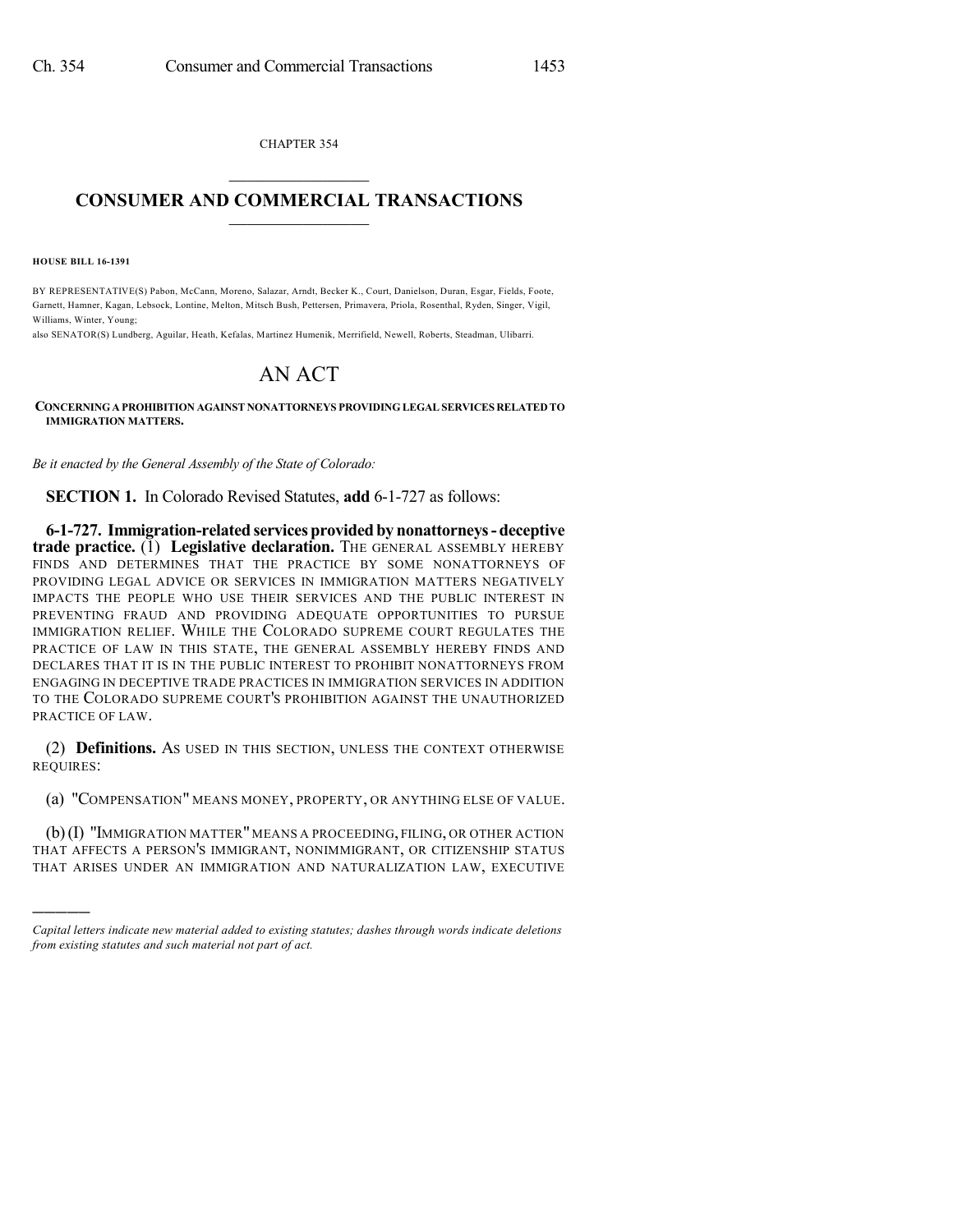ORDER, OR PRESIDENTIAL PROCLAMATION OR PURSUANT TO AN ACTION OF THE UNITED STATES CITIZENSHIP AND IMMIGRATION SERVICES, THE UNITED STATES IMMIGRATION AND CUSTOMS ENFORCEMENT, THE UNITED STATES DEPARTMENT OF LABOR, THE UNITED STATES DEPARTMENT OF STATE, THE UNITED STATES DEPARTMENT OF JUSTICE, THE UNITED STATES DEPARTMENT OF HOMELAND SECURITY, THE BOARD OF IMMIGRATION APPEALS, OR THEIR SUCCESSOR AGENCIES, OR ANY OTHER ENTITY HAVING JURISDICTION OVER IMMIGRATION LAW.

(II) "IMMIGRATION MATTER" INCLUDES A PENDING OR FUTURE ACT OF CONGRESS OR EXECUTIVE ORDER THAT CONCERNS IMMIGRATION REFORM.

(c) "PRACTICE OF LAW" HAS THE MEANING ESTABLISHED BY THE COLORADO SUPREME COURT, WHETHER BY RULE OR DECISION.

(3) **Prohibited practices - assistance with immigration matters - permitted practices.** (a) A PERSON SHALL NOT ENGAGE IN THE PRACTICE OF LAW IN AN IMMIGRATION MATTER FOR COMPENSATION UNLESS THE PERSON IS:

(I) LICENSED OR OTHERWISE AUTHORIZED TO PRACTICE LAW IN THIS STATE PURSUANT TO COLORADO SUPREME COURT RULES AND ARTICLE 5 OF TITLE 12, C.R.S.; OR

(II) AUTHORIZED, UNDER FEDERAL LAW, WHETHER ACTING THROUGH A CHARITABLE ORGANIZATION OR OTHERWISE,TO REPRESENT OTHERS IN IMMIGRATION MATTERS.

(b) IF A PERSON OTHER THAN A PERSON LISTED IN SUBPARAGRAPH (I) OR (II) OF PARAGRAPH (a) OF THIS SUBSECTION (3) ENGAGES IN OR OFFERS TO ENGAGE IN ONE OR MORE OF THE FOLLOWING ACTS OR PRACTICES IN AN IMMIGRATION MATTER FOR COMPENSATION, THE PERSON ENGAGES IN A DECEPTIVE TRADE PRACTICE:

(I) ADVISING OR ASSISTING ANOTHER PERSON IN A DETERMINATION OF THE PERSON'S LEGAL OR ILLEGAL STATUS FOR THE PURPOSE OF AN IMMIGRATION MATTER;

(II) FOR THE PURPOSE OF APPLYING FOR A BENEFIT, VISA, OR PROGRAM RELATED TO AN IMMIGRATION MATTER, SELECTING FOR ANOTHER PERSON, ASSISTING ANOTHER PERSON IN SELECTING, OR ADVISING ANOTHER PERSON IN SELECTING A BENEFIT, VISA, OR PROGRAM;

(III) SELECTING FOR ANOTHER PERSON, ASSISTING ANOTHER PERSON IN SELECTING, OR ADVISING ANOTHER PERSON IN SELECTING HIS OR HER ANSWERS ON A GOVERNMENT AGENCY FORM OR DOCUMENT RELATED TO AN IMMIGRATION MATTER;

(IV) PREPARING DOCUMENTS FOR, OR OTHERWISE REPRESENTING THE INTERESTS OF, ANOTHER PERSON IN A JUDICIAL OR ADMINISTRATIVE PROCEEDING IN AN IMMIGRATION MATTER;

(V) EXPLAINING, ADVISING, OR OTHERWISE INTERPRETING THE MEANING OR INTENT OF A QUESTION ON A GOVERNMENT AGENCY FORM IN AN IMMIGRATION MATTER;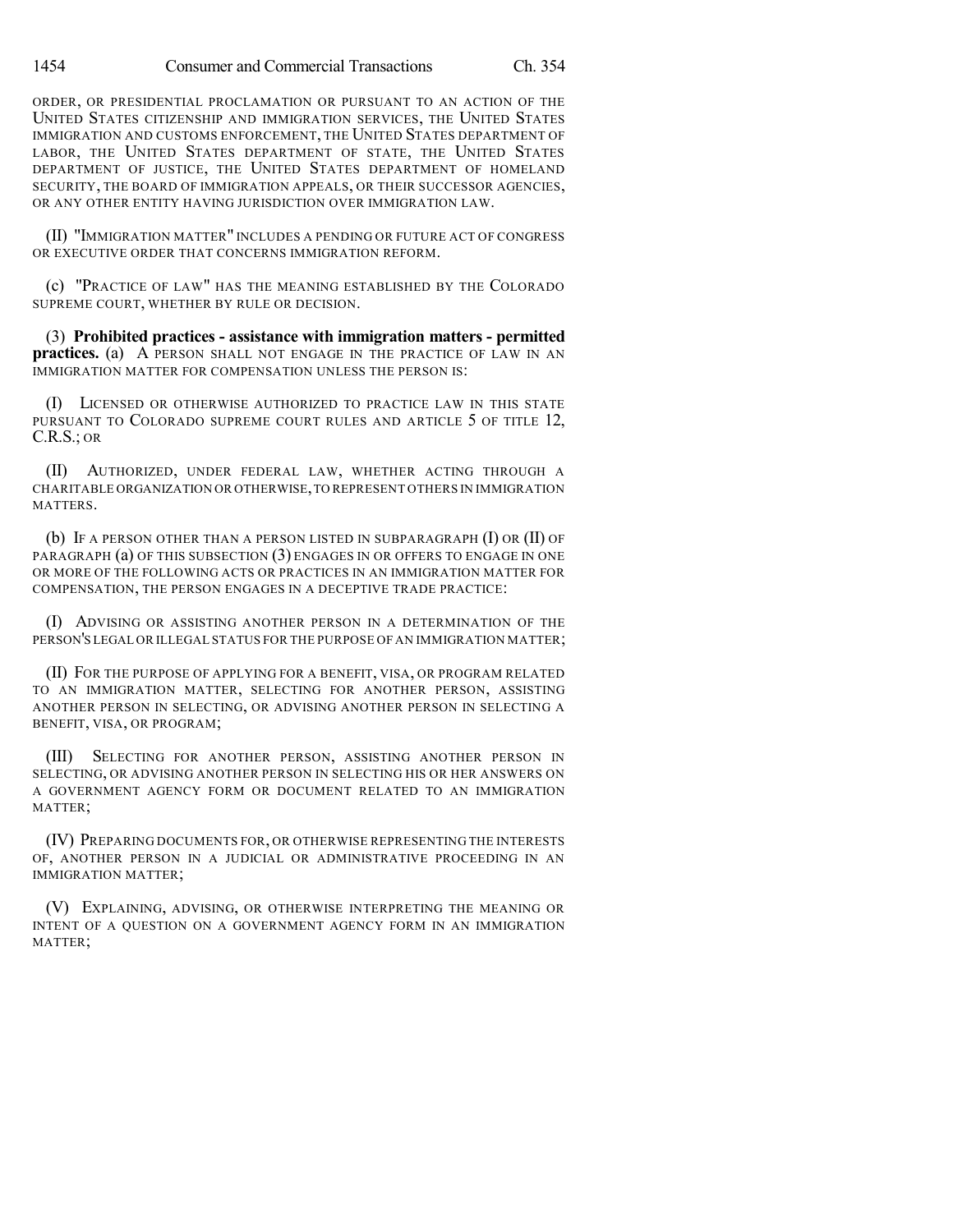Ch. 354 Consumer and Commercial Transactions 1455

(VI) DEMANDING OR ACCEPTING ADVANCE PAYMENT FOR THE FUTURE PERFORMANCE OF SERVICES IN AN IMMIGRATION MATTER, ESPECIALLY WITH REGARD TO SERVICES TO BE PERFORMED IF A PENDING OR FUTURE ACT OF CONGRESS OR EXECUTIVE ORDER THAT CONCERNS IMMIGRATION REFORM IS MADE EFFECTIVE; OR

(VII) SELECTING,DRAFTING,OR COMPLETING A LEGAL DOCUMENT AFFECTING THE LEGAL RIGHTS OF ANOTHER PERSON IN AN IMMIGRATION MATTER.

(c) WITH OR WITHOUT COMPENSATION OR THE EXPECTATION OF COMPENSATION, A PERSON OTHER THAN A PERSON LISTED IN SUBPARAGRAPH (I) OR (II) OF PARAGRAPH (a) OF THIS SUBSECTION (3) ENGAGES IN A DECEPTIVE TRADE PRACTICE IN AN IMMIGRATION MATTER IF HE OR SHE REPRESENTS, IN ANY LANGUAGE, EITHER ORALLY OR IN A DOCUMENT,LETTERHEAD,ADVERTISEMENT,STATIONERY,BUSINESS CARD, WEBSITE, OR OTHER WRITTEN MATERIAL THAT HE OR SHE:

(I) IS A NOTARIO PUBLICO, NOTARIO, IMMIGRATION ASSISTANT, IMMIGRATION CONSULTANT, IMMIGRATION SPECIALIST, OR OTHER DESIGNATION OR TITLE THAT CONVEYS OR IMPLIES IN ANY LANGUAGE THAT HE OR SHE POSSESSES PROFESSIONAL LEGAL SKILLS OR EXPERTISE IN THE AREA OF IMMIGRATION LAW; OR

(II) CAN OR IS WILLING TO PROVIDE SERVICES IN AN IMMIGRATION MATTER, IF SUCH SERVICES WOULD CONSTITUTE THE PRACTICE OF LAW.

(d) THE PROHIBITIONS OF PARAGRAPHS (a) TO (c) OF THIS SUBSECTION (3) DO NOT APPLY TO THE ACTIVITIES OF A NONATTORNEY ASSISTANT ACTING UNDER THE SUPERVISION OF A PERSON WHO IS:

(I) LICENSED OR OTHERWISE AUTHORIZED TO PRACTICE LAW IN THIS STATE PURSUANT TO COLORADO SUPREME COURT RULES AND ARTICLE 5 OF TITLE 12, C.R.S.; OR

(II) AUTHORIZED, UNDER FEDERAL LAW, TO REPRESENT OTHERS IN IMMIGRATION MATTERS.

(e) NOTWITHSTANDING PARAGRAPHS (a) TO (d) OF THIS SUBSECTION (3), A PERSON OTHER THAN A PERSON LISTED IN SUBPARAGRAPH (I) OR (II) OF PARAGRAPH (a) OF THIS SUBSECTION (3) MAY:

(I) OFFER OR PROVIDE LANGUAGE TRANSLATION OR TYPING SERVICES, REGARDLESS OF WHETHER COMPENSATION IS SOUGHT;

(II) SECURE OR OFFER TO SECURE EXISTING DOCUMENTS, SUCH AS BIRTH AND MARRIAGE CERTIFICATES, FOR A PERSON SEEKING SERVICES; OR

(III) OFFER OTHER IMMIGRATION-RELATED SERVICES THAT:

(A) ARE NOT PROHIBITED UNDER THIS SUBSECTION (3), SECTION 12-55-110.3, C.R.S., OR ANY OTHER PROVISION OF LAW; AND

(B) DO NOT CONSTITUTE THE PRACTICE OF LAW.